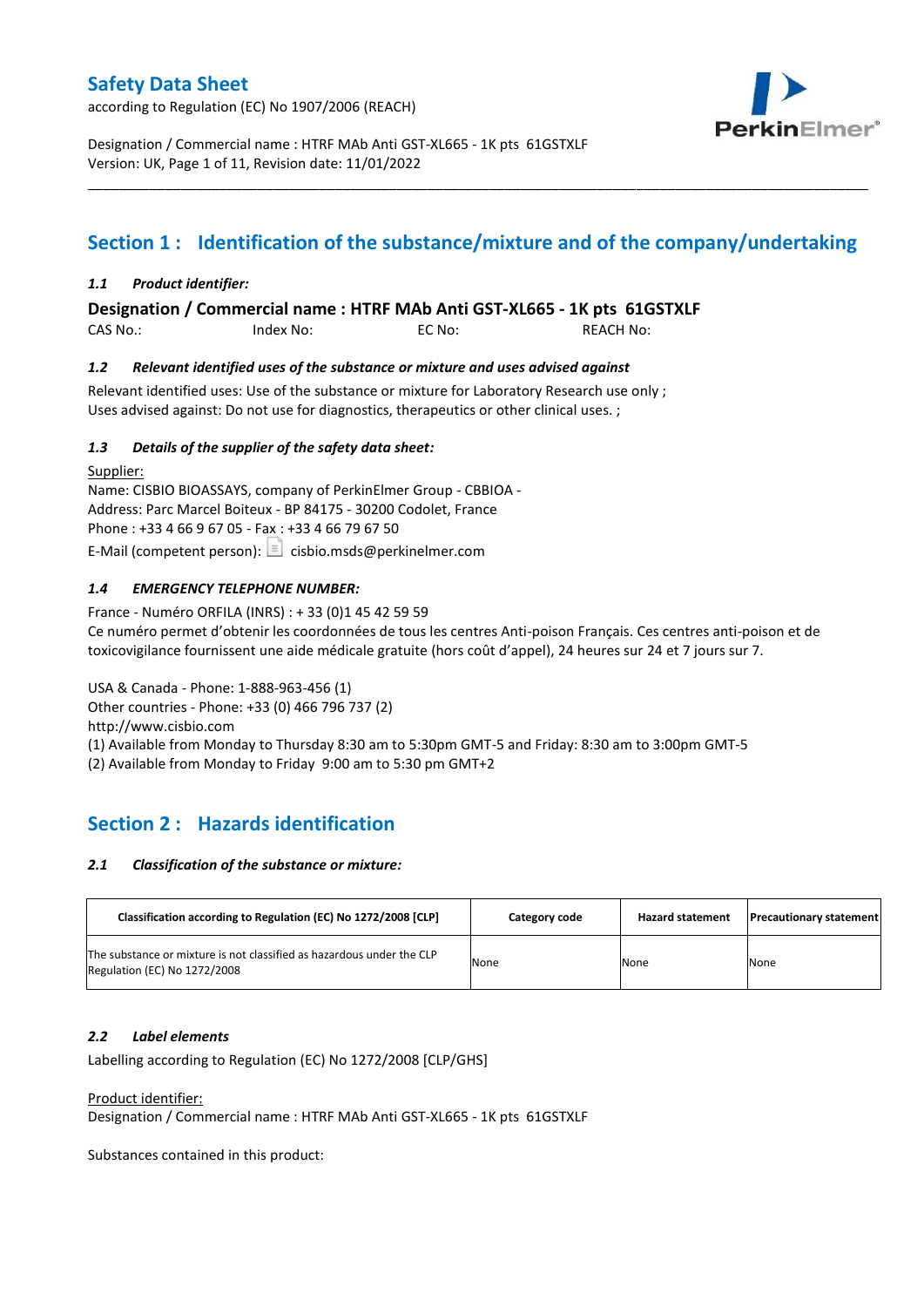according to Regulation (EC) No 1907/2006 (REACH)



Designation / Commercial name : HTRF MAb Anti GST-XL665 - 1K pts 61GSTXLF Version: UK, Page 2 of 11, Revision date: 11/01/2022

Hazard pictograms

Signal word:

Hazard and precautionary statements:

#### *2.3 Other hazards*

The mixture does not contain substances classified as 'Substances of Very High Concern' (SVHC) >= 0.1% published by the European CHemicals Agency (ECHA) under article 57 of REACH. The mixture satisfies neither the PBT nor the vPvB criteria for mixtures in accordance with annexe XIII of the REACH regulations EC 1907/2006. ; Adverse human health effects and symptoms:

\_\_\_\_\_\_\_\_\_\_\_\_\_\_\_\_\_\_\_\_\_\_\_\_\_\_\_\_\_\_\_\_\_\_\_\_\_\_\_\_\_\_\_\_\_\_\_\_\_\_\_\_\_\_\_\_\_\_\_\_\_\_\_\_\_\_\_\_\_\_\_\_\_\_\_\_\_\_\_\_\_\_\_\_\_\_\_\_\_\_\_\_\_\_\_\_\_\_\_\_\_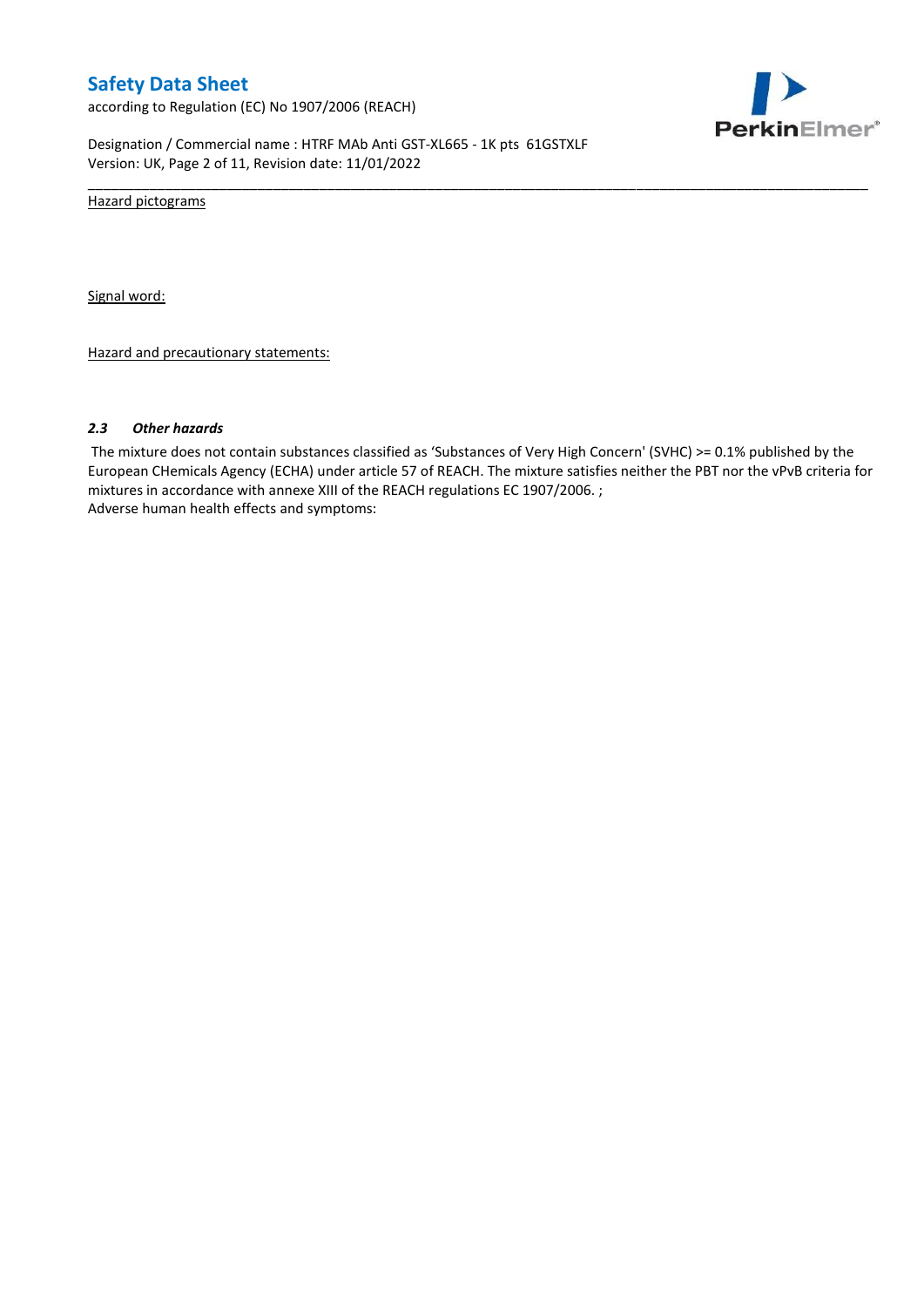according to Regulation (EC) No 1907/2006 (REACH)



Designation / Commercial name : HTRF MAb Anti GST-XL665 - 1K pts 61GSTXLF Version: UK, Page 3 of 11, Revision date: 11/01/2022

# **Section 3 : Composition/information on ingredients**

### *3.2 Mixtures*

Hazardous ingredients:

This mixture does not contain any hazardous substances at the concentration limits given in Regulation (EC) No. 1272/2008 and OSHA Hazard Communication Standard 29 CFR 1910.1200.

\_\_\_\_\_\_\_\_\_\_\_\_\_\_\_\_\_\_\_\_\_\_\_\_\_\_\_\_\_\_\_\_\_\_\_\_\_\_\_\_\_\_\_\_\_\_\_\_\_\_\_\_\_\_\_\_\_\_\_\_\_\_\_\_\_\_\_\_\_\_\_\_\_\_\_\_\_\_\_\_\_\_\_\_\_\_\_\_\_\_\_\_\_\_\_\_\_\_\_\_\_

Additional information:

Full text of H- and EUH-phrases: see SECTION 16.

# **Section 4 : First aid measures**

### *4.1 Description of first aid measures*

**General information**:Do not leave affected person unattended. ; Remove affected person from the danger area and lay down. ;

**Following inhalation**:In case of respiratory tract irritation, consult a physician. ; Provide fresh air. ;

**Following skin contact**:After contact with skin, wash immediately with water ; Remove contaminated clothing ;

**Following eye contact**:After contact with the eyes, rinse with water with the eyelids open for a sufficient length of time, then consult an ophthalmologist immediately. ;

**Following ingestion**:Do NOT induce vomiting. ; Give nothing to eat or drink. ; If accidentally swallowed rinse the mouth with plenty of water (only if the person is conscious) and obtain immediate medical attention. ; **Self-protection of the first aider**:

#### *4.2 Most important symptoms and effects, both acute and delayed*

Symptoms:No known symptoms to date. ; Effects:

#### *4.3 Indication of any immediate medical attention and special treatment needed*

Notes for the doctor:

## **Section 5 : Firefighting measures**

### *5.1 Extinguishing media:*

**Suitable extinguishing media**:This product is not flammable. Use extinguishing agent suitable for type of surrounding fire ;

### *5.2 Special hazards arising from the substance or mixture*

Hazardous combustion products:/

### *5.3 Advice for fire-fighters*

Wear Protective clothing.;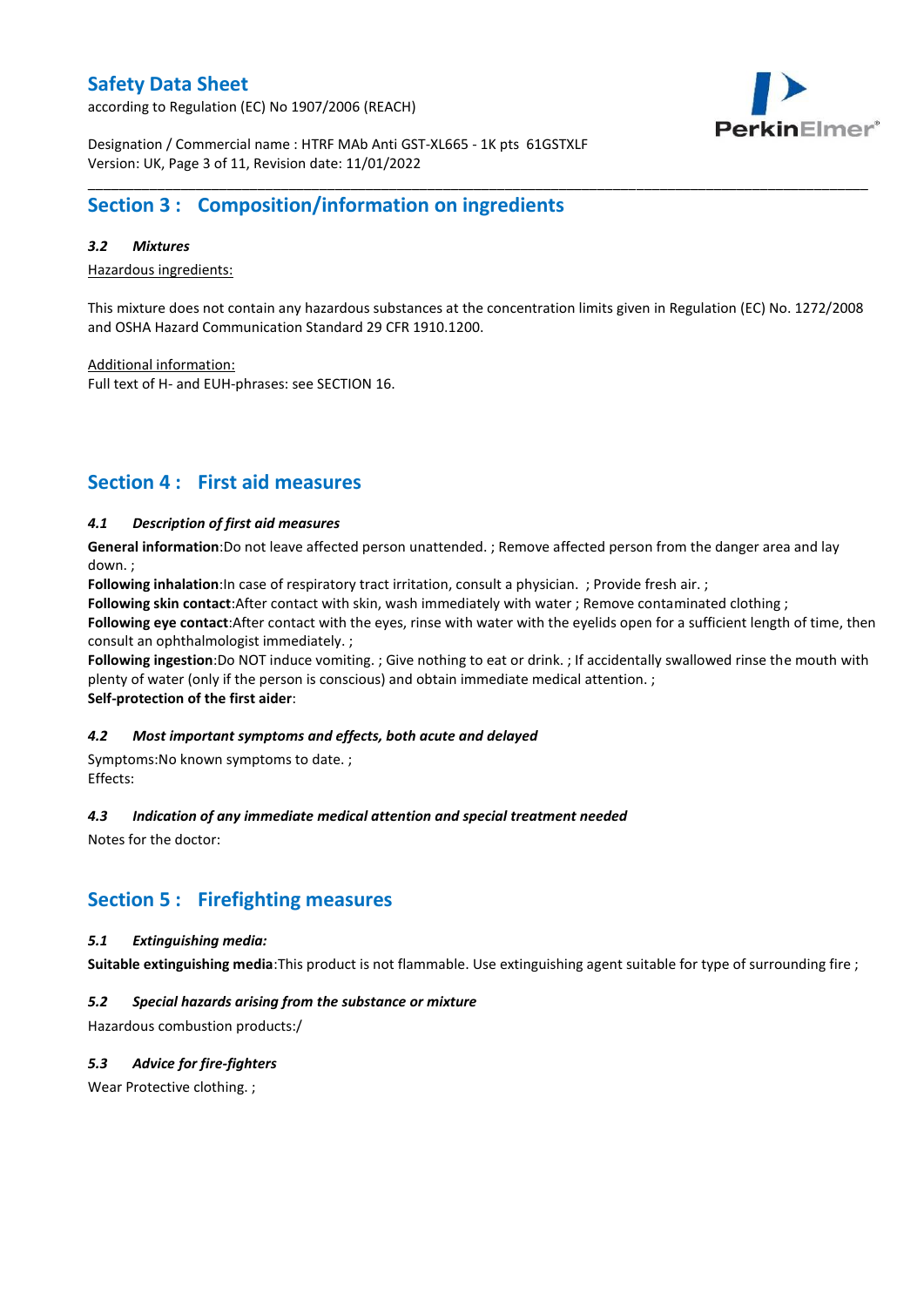according to Regulation (EC) No 1907/2006 (REACH)



Designation / Commercial name : HTRF MAb Anti GST-XL665 - 1K pts 61GSTXLF Version: UK, Page 4 of 11, Revision date: 11/01/2022

# **Section 6 : Accidental release measures**

### *6.1 Personal precautions, protective equipment and emergency procedures*

Emergency procedures: Provide adequate ventilation. ; Emergency procedures: Remove persons to safety. ; Personal precautions: Use personal protection equipment (see section 8). ;

\_\_\_\_\_\_\_\_\_\_\_\_\_\_\_\_\_\_\_\_\_\_\_\_\_\_\_\_\_\_\_\_\_\_\_\_\_\_\_\_\_\_\_\_\_\_\_\_\_\_\_\_\_\_\_\_\_\_\_\_\_\_\_\_\_\_\_\_\_\_\_\_\_\_\_\_\_\_\_\_\_\_\_\_\_\_\_\_\_\_\_\_\_\_\_\_\_\_\_\_\_

### *6.2 Environmental precautions*

Do not allow to enter into surface water or drains. ; Ensure all waste water is collected and treated via a waste water treatment plant. ;

### *6.3 Methods and material for containment and cleaning up*

For cleaning up:Suitable material for taking up: Absorbing material, organic ; Other information:

### *6.4 Reference to other sections*

Additional information:

# **Section 7 : Handling and storage**

### *7.1 Precautions for safe handling*

#### Protective measures:

Advice on safe handling:Avoid contact with skin, eyes and clothes. ; Avoid: Eye contact ; Avoid: Generation/formation of aerosols ; Avoid: Skin contact ; Avoid: inhalation ; In the immediate working surroundings there must be: Emergency shower installed ; In the immediate working surroundings there must be: Provide eye shower and label its location conspicuously ; Wash contaminated clothing immediately. ;

Fire preventions:

Do not eat, drink or smoke in areas where reagents are handled. ; Do not pipet by mouth ; Wear suitable one-way gloves at work ;

Advice on general occupational hygiene

Handle in accordance with good industrial hygiene and safety practice ; Observe technical data sheet. ; Remove contaminated, saturated clothing. ; Wash hands before breaks and after work. ;

### *7.2 Conditions for safe storage, including any incompatibilities*

Technical measures and storage conditions: Requirements for storage rooms and vessels:Keep container tightly closed. ; Keep-store only in original container or in properly labeled containers ; Hints on storage assembly: Materials to avoid: Further information on storage conditions:

### *7.3 Specific end uses:*

Recommendations on specific end uses: Observe technical data sheet. ;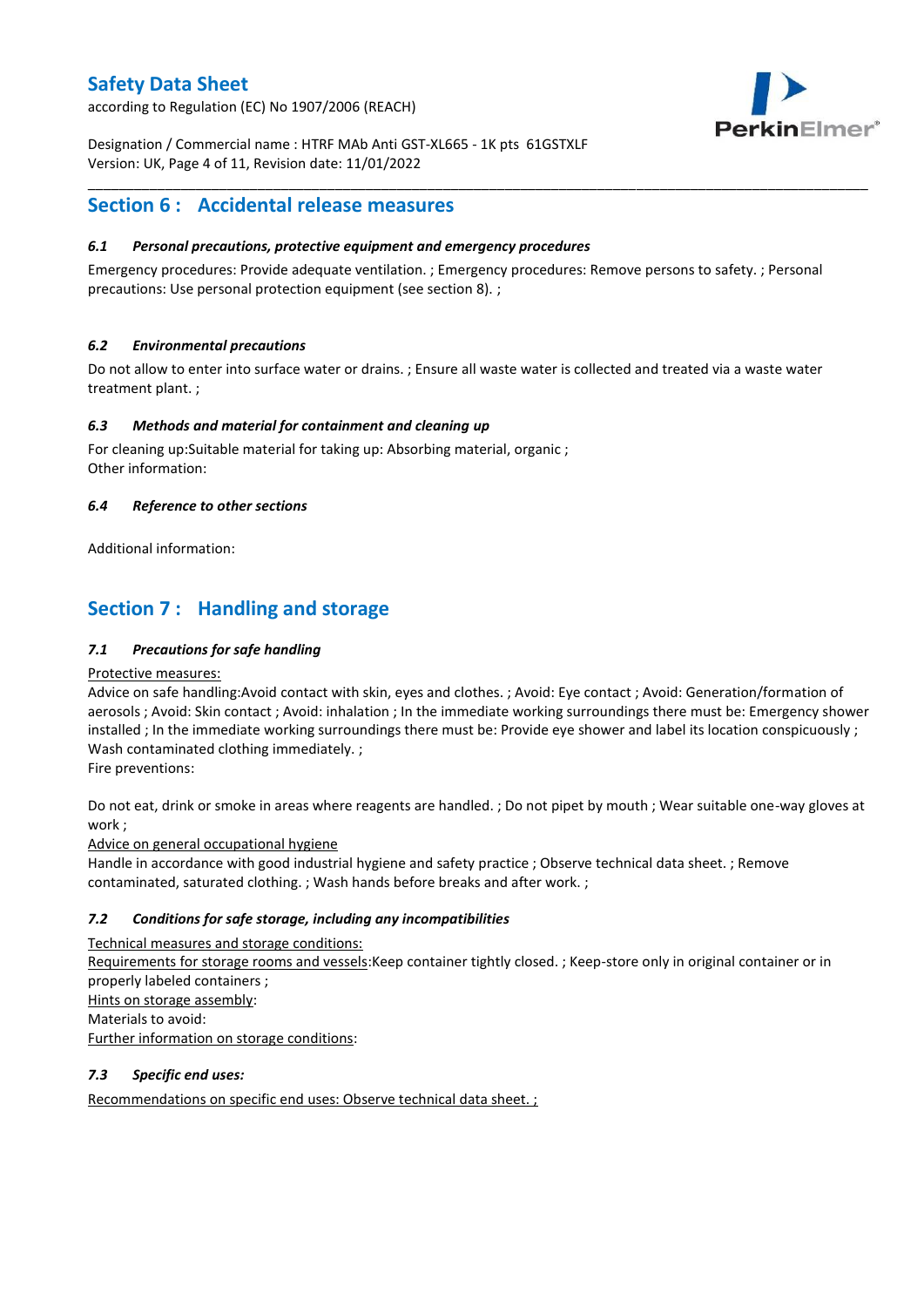according to Regulation (EC) No 1907/2006 (REACH)



Designation / Commercial name : HTRF MAb Anti GST-XL665 - 1K pts 61GSTXLF Version: UK, Page 5 of 11, Revision date: 11/01/2022

\_\_\_\_\_\_\_\_\_\_\_\_\_\_\_\_\_\_\_\_\_\_\_\_\_\_\_\_\_\_\_\_\_\_\_\_\_\_\_\_\_\_\_\_\_\_\_\_\_\_\_\_\_\_\_\_\_\_\_\_\_\_\_\_\_\_\_\_\_\_\_\_\_\_\_\_\_\_\_\_\_\_\_\_\_\_\_\_\_\_\_\_\_\_\_\_\_\_\_\_\_

# **Section 8 : Exposure controls/personal protection**

### *8.1 Control parameters*

Preliminary remark:

- 8.1.1 Occupational exposure limits:
	- France
	- Spain
	- **•** Germany
	- Italia
	- Greece
	- $\bullet$  UK
	- OSHA (USA)
- 8.1.2 Biological limit values (Germany):
- 8.1.3 Exposure limits at intended use (Germany):
- 8.1.4 DNEL/PNEC-values:
	- DNEL worker
	- DNEL consumer

DNEL remark:

• PNEC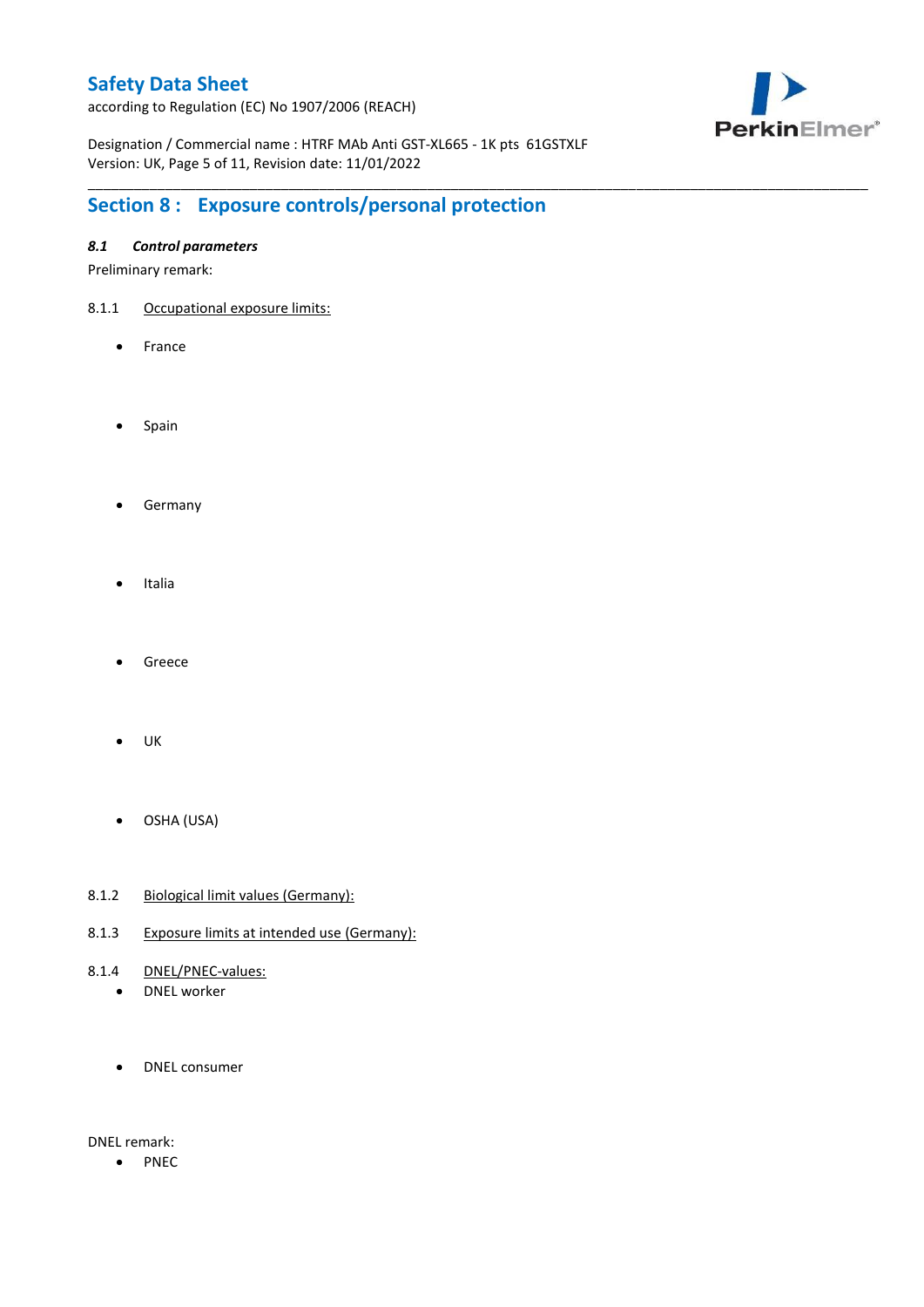according to Regulation (EC) No 1907/2006 (REACH)



Designation / Commercial name : HTRF MAb Anti GST-XL665 - 1K pts 61GSTXLF Version: UK, Page 6 of 11, Revision date: 11/01/2022

PNEC remark: Control parameters remark:

#### *8.2 Exposure controls*

- 8.2.1 Appropriate engineering controls:
- 8.2.2 Personal protective equipment:

**Eye / Face protection**: Safety glasses with side-shields ;

**Skin protection**:Gloves ; Laboratory coats ;

**Respiratory protection**:Ensure adequate ventilation ;

**Thermal hazards**:

8.2.3 Environmental exposure controls:

# **Section 9 : Physical and chemical properties**

#### *9.1 Information on basic physical and chemical properties*

### Appearance

| Physical state        | Solid  |
|-----------------------|--------|
| Colour                | Blue ; |
| Odour                 |        |
| Odour threshold (ppm) |        |

\_\_\_\_\_\_\_\_\_\_\_\_\_\_\_\_\_\_\_\_\_\_\_\_\_\_\_\_\_\_\_\_\_\_\_\_\_\_\_\_\_\_\_\_\_\_\_\_\_\_\_\_\_\_\_\_\_\_\_\_\_\_\_\_\_\_\_\_\_\_\_\_\_\_\_\_\_\_\_\_\_\_\_\_\_\_\_\_\_\_\_\_\_\_\_\_\_\_\_\_\_

|                                                             |                                           | Value | Concentration<br>(mol/L) | Method | Temperature (°C) | Pressure (kPa) | Remark |
|-------------------------------------------------------------|-------------------------------------------|-------|--------------------------|--------|------------------|----------------|--------|
| pH                                                          |                                           |       |                          |        |                  |                |        |
| Melting point (°C)                                          |                                           |       |                          |        |                  |                |        |
| Freezing point (°C)                                         |                                           |       |                          |        |                  |                |        |
| Initial boiling point/boiling range (°C)                    |                                           |       |                          |        |                  |                |        |
| Flash point (°C)                                            |                                           |       |                          |        |                  |                |        |
| Evaporation rate (kg/m <sup>2</sup> /h)                     |                                           |       |                          |        |                  |                |        |
| Flammability (type: ) (%)                                   |                                           |       |                          |        |                  |                |        |
| Upper/lower<br>flammability or explosive<br>limits          | Upper explosive limit<br>(%)              |       |                          |        |                  |                |        |
|                                                             | Lower explosive limit (%)                 |       |                          |        |                  |                |        |
| Vapour pressure (kPa)                                       |                                           |       |                          |        |                  |                |        |
| Vapour density (g/cm <sup>3</sup> )                         |                                           |       |                          |        |                  |                |        |
|                                                             | Density (g/cm <sup>3</sup> )              |       |                          |        |                  |                |        |
| Densities                                                   | Relative density (g/cm <sup>3</sup> )     |       |                          |        |                  |                |        |
|                                                             | Bulk density (g/cm <sup>3</sup> )         |       |                          |        |                  |                |        |
|                                                             | Critical density (g/cm <sup>3</sup> )     |       |                          |        |                  |                |        |
| Solubility (Type: ) (g/L)                                   |                                           |       |                          |        |                  |                |        |
| Partition coefficient (log Pow)<br>n-octanol/water at pH :  |                                           |       |                          |        |                  |                |        |
| Auto-ignition temperature (°C)                              |                                           |       |                          |        |                  |                |        |
| Decomposition temperature (°C)<br>Decomposition energy : kJ |                                           |       |                          |        |                  |                |        |
| Viscosity                                                   | Viscosity, dynamic (poiseuille)           |       |                          |        |                  |                |        |
|                                                             | Viscosity, cinematic (cm <sup>3</sup> /s) |       |                          |        |                  |                |        |
| Oxidising properties                                        |                                           |       |                          |        |                  |                |        |
| <b>Explosive properties</b>                                 |                                           |       |                          |        |                  |                |        |

#### *9.2 Other information:*

No other relevant data available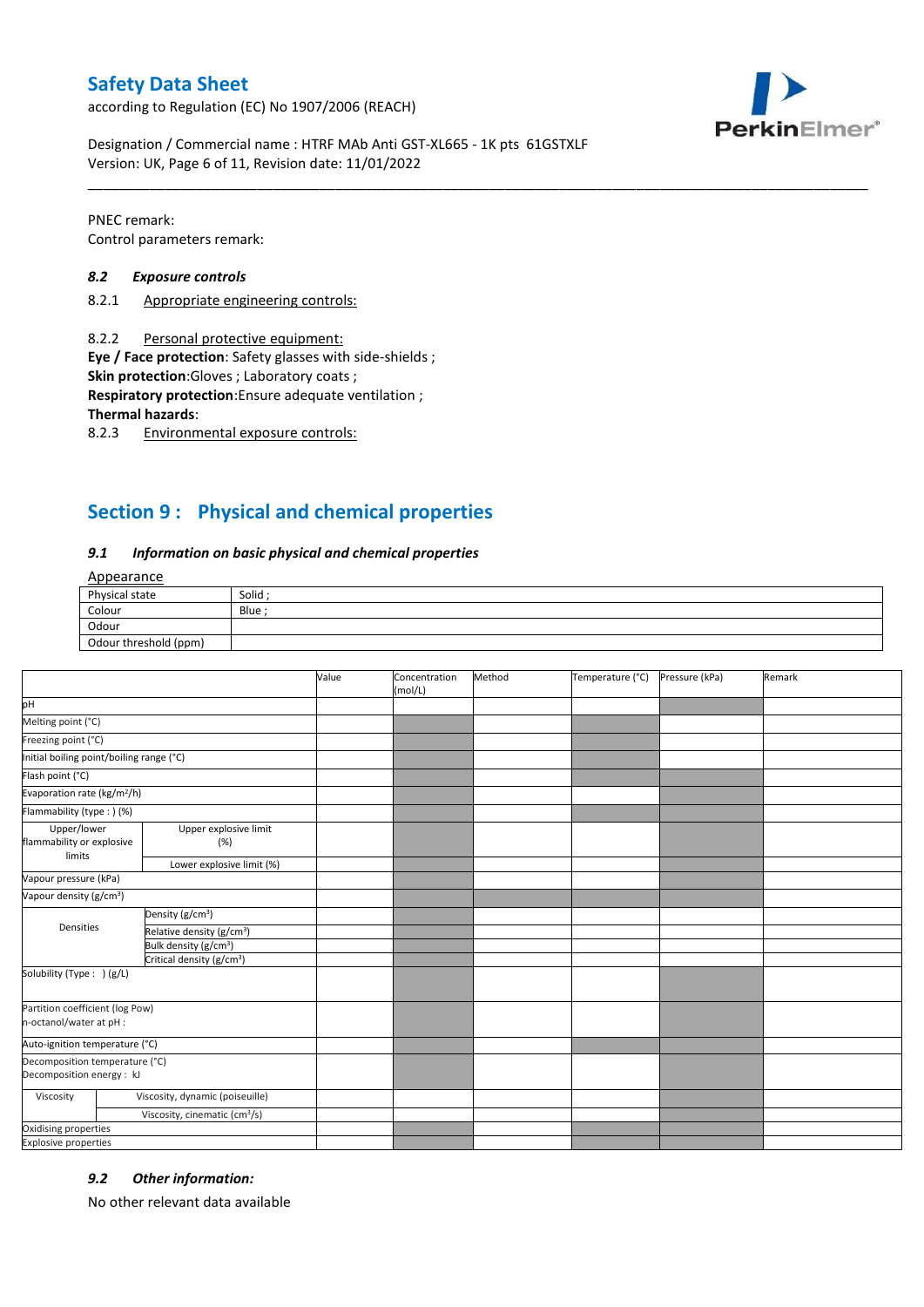according to Regulation (EC) No 1907/2006 (REACH)



Designation / Commercial name : HTRF MAb Anti GST-XL665 - 1K pts 61GSTXLF Version: UK, Page 7 of 11, Revision date: 11/01/2022

### **Section 10 : Stability and reactivity**

- *10.1 Reactivity* This material is considered to be non-reactive under normal use conditions. ;
- *10.2 Chemical stability*
- *10.3 Possibility of hazardous reactions*
- *10.4 Conditions to avoid:*
- *10.5 Incompatible materials:*

#### *10.6 Hazardous decomposition products:*

Does not decompose when used for intended uses. ; Thermal decomposition can lead to the escape of irritating gases and vapors. ;

\_\_\_\_\_\_\_\_\_\_\_\_\_\_\_\_\_\_\_\_\_\_\_\_\_\_\_\_\_\_\_\_\_\_\_\_\_\_\_\_\_\_\_\_\_\_\_\_\_\_\_\_\_\_\_\_\_\_\_\_\_\_\_\_\_\_\_\_\_\_\_\_\_\_\_\_\_\_\_\_\_\_\_\_\_\_\_\_\_\_\_\_\_\_\_\_\_\_\_\_\_

### **Section 11 : Toxicological information**

Toxicokinetics, metabolism and distribution

#### *11.1 Information on toxicological effects*

#### **Substances**

**Acute toxicity**

Animal data: Acute oral toxicity:

Acute dermal toxicity:

Acute inhalative toxicity:

Practical experience / human evidence: Assessment / Classification: General Remark:

#### **Skin corrosion/irritation**

Animal data:

In-vitro skin test method: In-vitro skin test result: Assessment / Classification:

#### **Eye damage/irritation**

Animal data:

In vitro eye test method: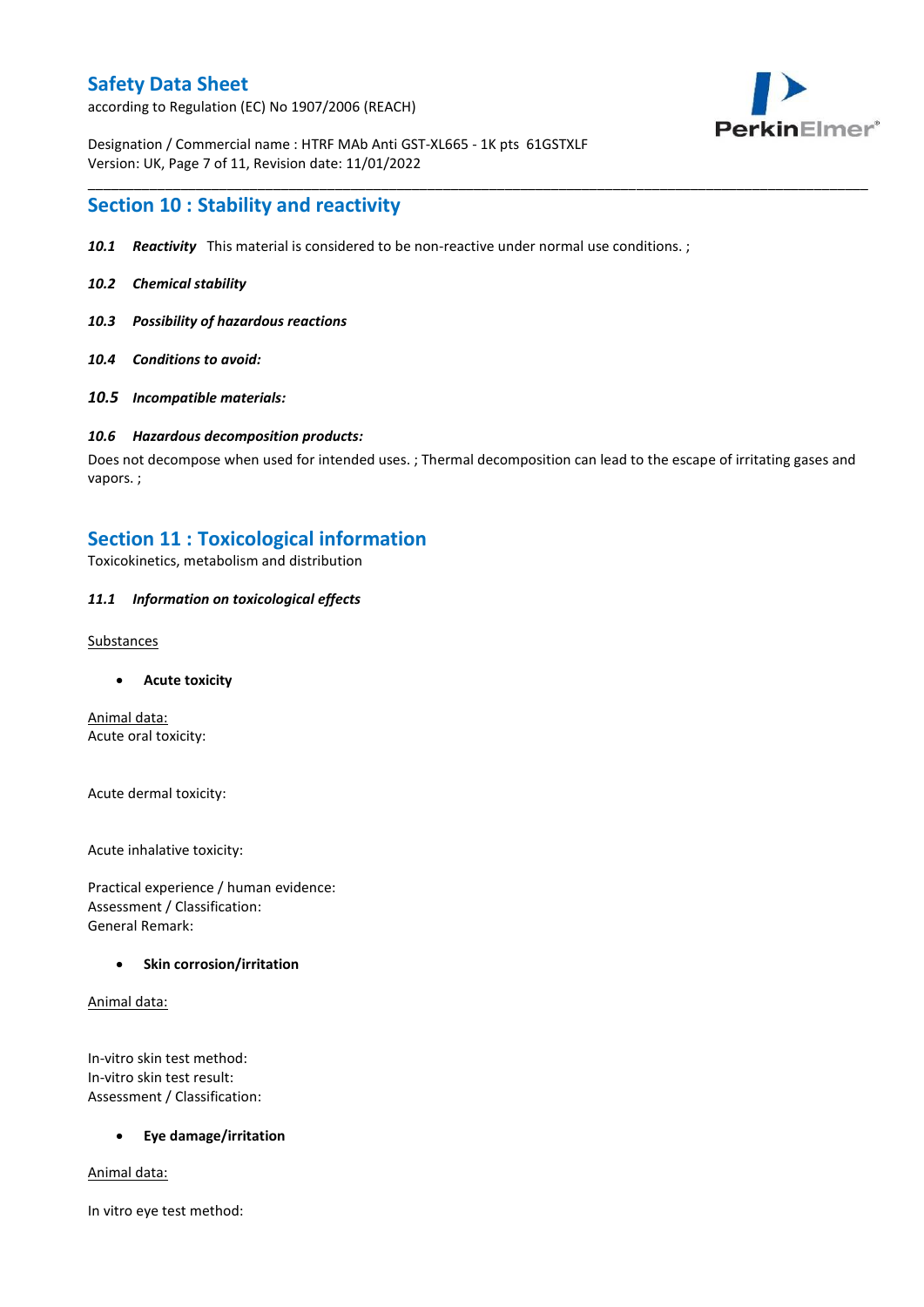according to Regulation (EC) No 1907/2006 (REACH)



Designation / Commercial name : HTRF MAb Anti GST-XL665 - 1K pts 61GSTXLF Version: UK, Page 8 of 11, Revision date: 11/01/2022

In vitro eye test result: Assessment / Classification:

#### **CMR effects (carcinogenity, mutagenicity and toxicity for reproduction)**

\_\_\_\_\_\_\_\_\_\_\_\_\_\_\_\_\_\_\_\_\_\_\_\_\_\_\_\_\_\_\_\_\_\_\_\_\_\_\_\_\_\_\_\_\_\_\_\_\_\_\_\_\_\_\_\_\_\_\_\_\_\_\_\_\_\_\_\_\_\_\_\_\_\_\_\_\_\_\_\_\_\_\_\_\_\_\_\_\_\_\_\_\_\_\_\_\_\_\_\_\_

o Germ cell mutagenicity:

Animal data:

Assessment / Classification:

o Carcinogenicity

Practical experience / human evidence: Animal data:

Other information: Assessment / Classification:

o Reproductive toxicity

Practical experience / human evidence: Animal data:

Other information: Assessment / Classification:

Overall assessment on CMR properties:

- **Specific target organ toxicity (single exposure)**
	- o STOT SE 1 and 2

Animal data:

Other information:

o STOT SE 3

Practical experience / human evidence:

Other information: Assessment / Classification:

**Specific target organ toxicity (repeated exposure)**

Practical experience / human evidence: Animal data:

Assessment / Classification: Other information

**Aspiration hazard**

Practical experience / human evidence: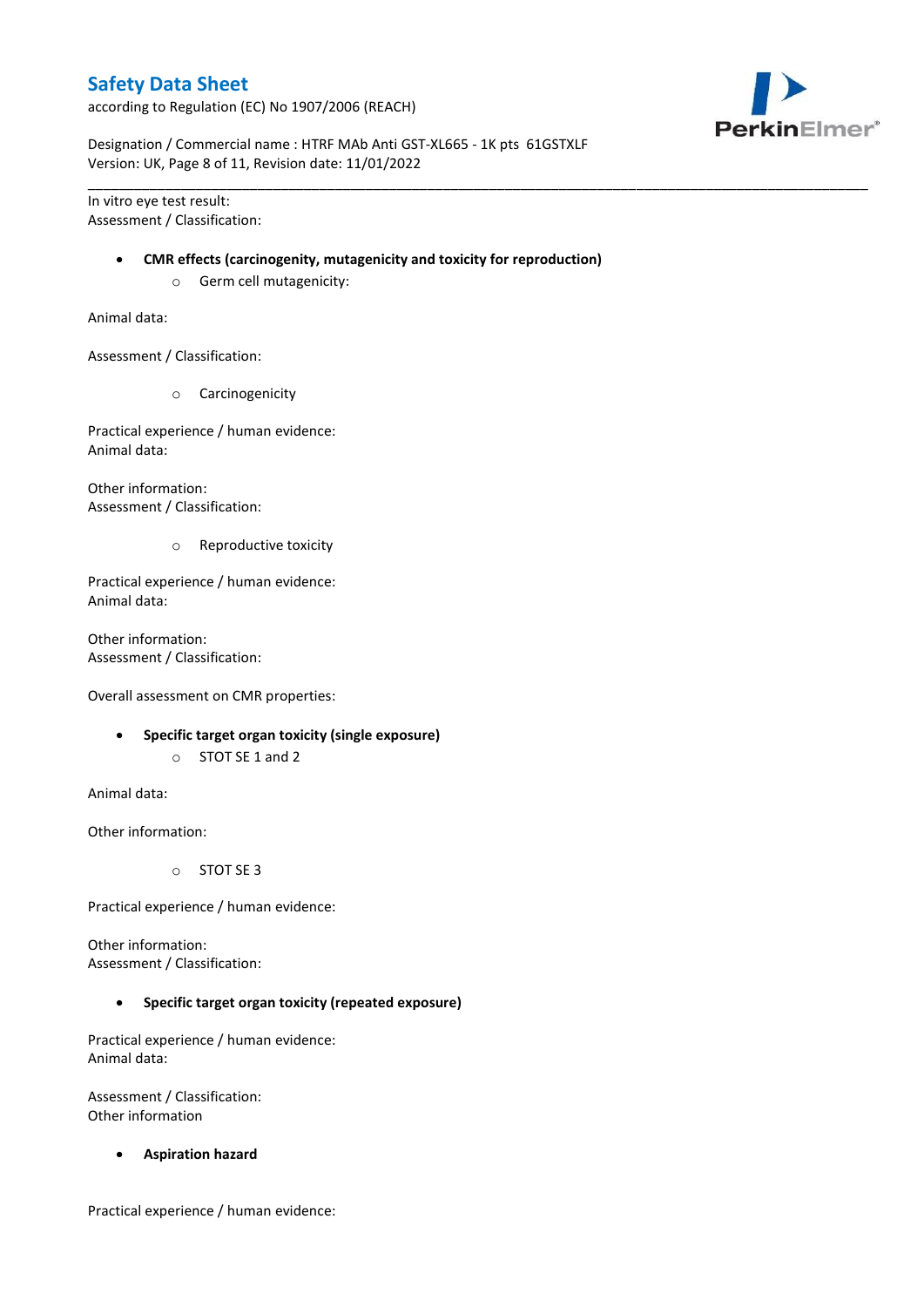according to Regulation (EC) No 1907/2006 (REACH)



Designation / Commercial name : HTRF MAb Anti GST-XL665 - 1K pts 61GSTXLF Version: UK, Page 9 of 11, Revision date: 11/01/2022

Experimental data: viscosity data: see SECTION 9. Assessment / Classification: Remark:

11.1.1 Mixtures No toxicological information is available for the mixture itself

# **Section 12 : Ecological information**

In case that test data regarding one endpoint/differentiation exist for the mixture itself, the classification is carried out according to the substance criteria (excluding biodegradation and bioaccumulation). If no test data exist, the criteria for mixture classification has to be used (calculation method); in this case the toxicological data of the ingredients are shown.

\_\_\_\_\_\_\_\_\_\_\_\_\_\_\_\_\_\_\_\_\_\_\_\_\_\_\_\_\_\_\_\_\_\_\_\_\_\_\_\_\_\_\_\_\_\_\_\_\_\_\_\_\_\_\_\_\_\_\_\_\_\_\_\_\_\_\_\_\_\_\_\_\_\_\_\_\_\_\_\_\_\_\_\_\_\_\_\_\_\_\_\_\_\_\_\_\_\_\_\_\_

### *12.1 Aquatic toxicity:*

Acute (short-term) fish toxicity

Chronic (long-term) fish toxicity

Acute (short-term) toxicity to crustacea

Chronic (long-term) toxicity to crustacea

Acute (short-term) toxicity to algae and cyanobacteria

Toxicity to microorganisms and other aquatic plants / organisms

Assessment / Classification:

### *12.2 Persistence and degradability*

Biodegradation:

Abiotic Degradation:

Assessment / Classification:

#### *12.3 Bioaccumulative potential*

Bioconcentration factor (BCF):

*12.4 Mobility in soil*

### *12.5 Results of PBT and vPvB assessment*

#### *12.6 Other adverse effects:*

Additional ecotoxicological information: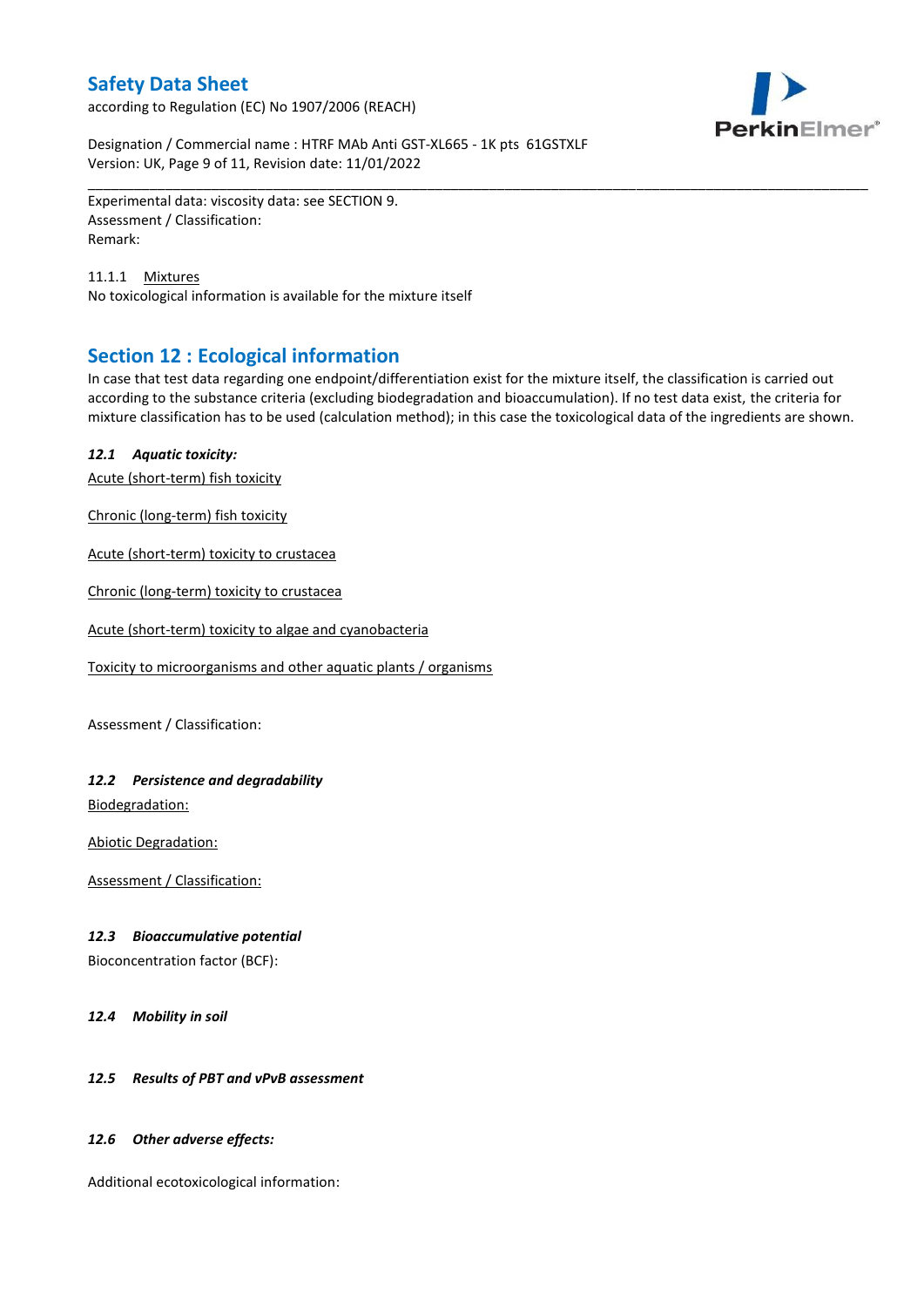according to Regulation (EC) No 1907/2006 (REACH)



Designation / Commercial name : HTRF MAb Anti GST-XL665 - 1K pts 61GSTXLF Version: UK, Page 10 of 11, Revision date: 11/01/2022

# **Section 13 : Disposal considerations**

### *13.1 Waste treatment methods*

Waste treatment options:Dispose of waste according to applicable legislation. ;

# **Section 14 : Transport information**

ADR/RID/AND/IMDG/IATA

| UN No.                     |  |
|----------------------------|--|
| UN Proper shipping name    |  |
| Transport hazard class(es) |  |
| Hazard label(s)            |  |
|                            |  |
| Packing group              |  |

\_\_\_\_\_\_\_\_\_\_\_\_\_\_\_\_\_\_\_\_\_\_\_\_\_\_\_\_\_\_\_\_\_\_\_\_\_\_\_\_\_\_\_\_\_\_\_\_\_\_\_\_\_\_\_\_\_\_\_\_\_\_\_\_\_\_\_\_\_\_\_\_\_\_\_\_\_\_\_\_\_\_\_\_\_\_\_\_\_\_\_\_\_\_\_\_\_\_\_\_\_

#### *Transport in bulk according to Annex II of MARPOL 73/78 and the IBC Code*

| Land transport (ADR/RID)                                             |                                               |
|----------------------------------------------------------------------|-----------------------------------------------|
| <b>Classification code ADR:</b>                                      | Special Provisions for ADR/RID:               |
| Limited quantities for ADR/RID:                                      | <b>Excepted Quantities for ADR/RID:</b>       |
| Packing Instructions for ADR/RID:                                    | Special packing provisions for ADR/RID:       |
| Mixed packing provisions:                                            |                                               |
| Portable tanks and bulk containers Instructions:                     |                                               |
| Portable tanks and bulk containers Special Provisions:               |                                               |
| <b>ADR Tank Code:</b>                                                | ADR Tank special provisions:                  |
| Vehicle for tank carriage:                                           |                                               |
| Special provisions for carriage Packages:                            |                                               |
| Special provisions for carriage Bulk:                                |                                               |
| Special provisions for carriage for loading, unloading and handling: |                                               |
| Special Provisions for carriage Operation:                           |                                               |
| Hazard identification No:                                            | Transport category (Tunnel restriction code): |
|                                                                      |                                               |
| Sea transport (IMDG)                                                 |                                               |
| Marine Pollutant:                                                    | Subsidiary risk(s) for IMDG:                  |
| Packing provisions for IMDG:                                         | Limited quantities for IMDG:                  |
| Packing instructions for IMDG:                                       | <b>IBC</b> Instructions:                      |
| <b>IBC Provisions:</b>                                               | IMO tank instructions:                        |
| UN tank instructions:                                                | Tanks and bulk Provisions:                    |
| EmS:                                                                 | Stowage and segregation for IMDG:             |
| Properties and observations:                                         |                                               |
| Inland waterway transport (ADN)                                      |                                               |
| <b>Classification Code ADN:</b>                                      | <b>Special Provisions ADN:</b>                |
| Limited quantities ADN:                                              | <b>Excepted quantities ADN:</b>               |
| Carriage permitted:                                                  | Equipment required:                           |
| Provisions concerning loading and unloading:                         | Provisions concerning carriage:               |
| Number of blue cones/lights:                                         | Remark:                                       |
|                                                                      |                                               |
| Air transport (ICAO-TI / IATA-DGR)                                   |                                               |
| Subsidiary risk for IATA.                                            | Excented quantity for IATA.                   |

Subsidiary risk for IATA: Excepted quantity for IATA: Passenger and Cargo Aircraft Limited Quantities Packing Instructions: Passenger and Cargo Aircraft Limited Quantities Maximal Net Quantity :